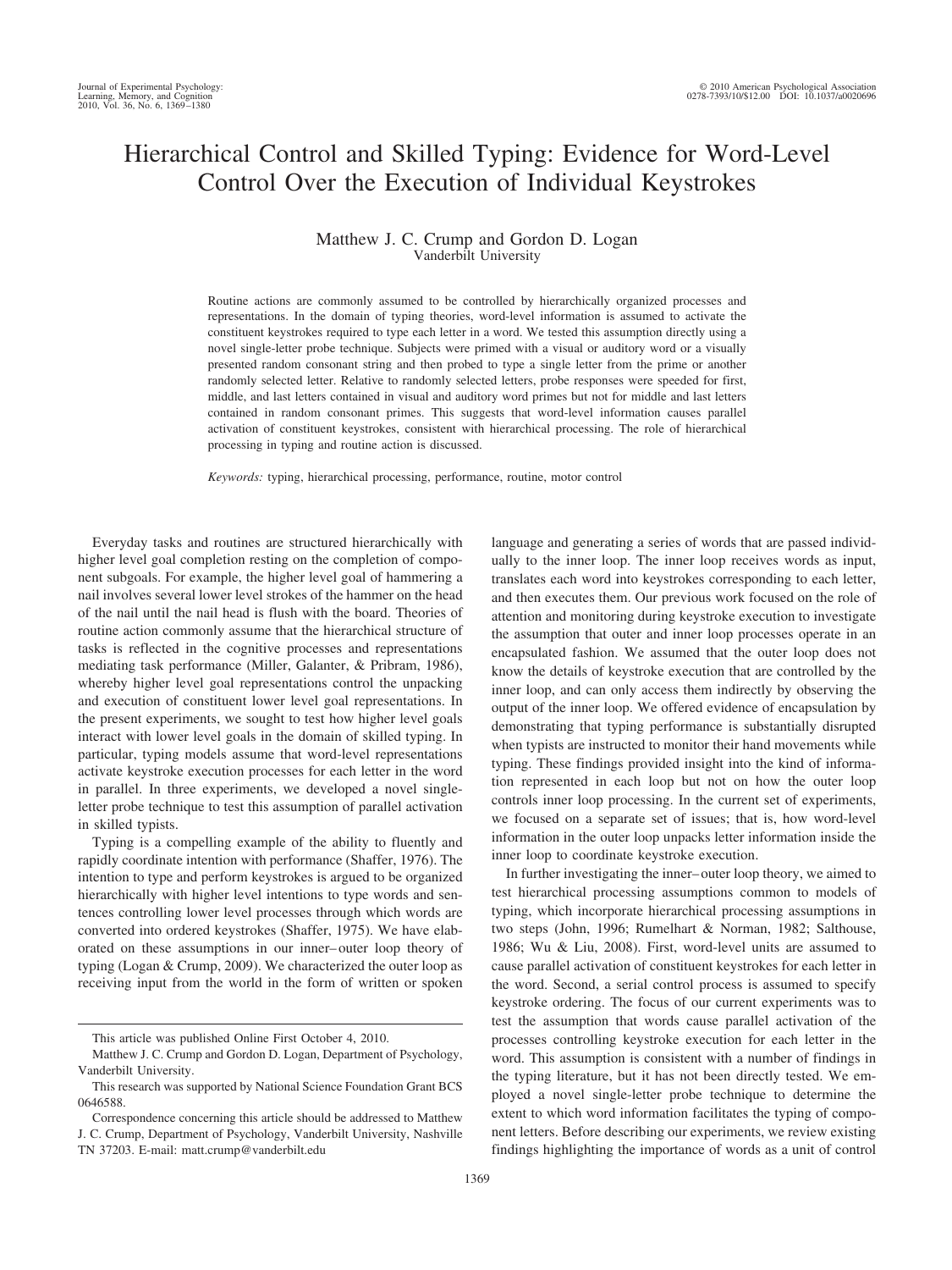in typing and findings consistent with the assumption that words activate keystrokes in parallel.

There are at least two lines of evidence suggesting that words are an important unit of control in typing. First, copy-typing rate depends on the wordlike structure of the to-be-typed text. In particular, words are typed much faster than strings of random letters (Larochelle, 1983; Shaffer & Hardwick, 1968; Sternberg, Knoll, & Wright, 1978). Typing speed does not depend on meaningful sequences of words, as typing speed does not deteriorate for texts containing randomly arranged words (Shaffer & Hardwick, 1968). These findings indicate that structures within words (e.g., bigrams, trigrams) and words themselves play an important role in the control of typing ability.

Second, typing is dependent on reading and language abilities, which employ words as the most meaningful unit. Speaking anecdotally, typists commonly report silently thinking the words they are typing. From an empirical standpoint, several studies have demonstrated that typing speed is influenced by boundaries corresponding to linguistic units. For example, typing speed is influenced by syllable boundaries within words, with slower interkeystroke intervals (IKSIs) between syllable boundaries than within syllable boundaries (Weingarten, Nottbusch, & Will, 2004; Will, Nottbusch, & Weingarten, 2006). These findings suggest that word-level representations developed in the context of reading and language domains are exploited during typing.

There are at least two lines of evidence suggesting that words activate to-be-typed letters in parallel. First, the notion of parallel activation is consistent with kinematic findings (Gentner, 1983). For example, typing rate is much faster when letter sequences require hand alternations as opposed to hand repetitions. Typing rate is further slowed when letter sequences require within finger repetitions. These findings are consistent with the notion that letters beyond the current letter being typed are activated. Furthermore, high-speed video recordings of finger movements during typing reveal that skilled typists' fingers move in parallel to specific letters during typing of a word (Gentner, Grudin, & Conway, 1980). Last, keystroke kinematics (e.g., translational and rotational motion) for typing letters on one hand can operate independently of contralateral hand movement patterns (Flanders & Soechting, 1992), indicating that parallel control of hand motion during typing is possible.

Second, one can elicit Simon-like interference effects (for a review, see Lu & Proctor, 1995) in typing by presenting words on the left or right side of the screen. *Simon effects* refer to the finding that spatial compatibility between target and response locations interferes with performance. For example, Logan (2003) found that words typed entirely with the left (or right) hand were typed more rapidly when they were presented on the left (or right) side of the screen than when they were typed with the hand on the opposite side, suggesting that spatial codes from the stimulus activated spatial codes for the responses. This effect disappeared when the first letter of the word was typed with one hand and the remaining letters were typed with the other hand, suggesting that the spatial codes for the subsequent letters balanced the spatial code for the first letter and eliminated the Simon effect. This balancing of spatial codes suggests that letters beyond the first were activated in parallel with the first letter.

In sum, previous research has demonstrated that words are important units in typing and that words may activate letters in parallel; however, these findings have not provided a direct test of the parallel activation assumption. Although it is clear that wordlevel representations are important in typing skill, there is little direct evidence of functional connections between word-level and letter-level representations.

Our experiments were designed to determine whether words activate keystrokes for their constituent letters in parallel. To test this assumption, we created a novel single-letter probe technique. Subjects were briefly primed with a visually presented word (Experiment 1), auditory word (Experiment 2), or visually presented random letter string (Experiment 3) that was followed by a probe, which the subjects had to type as quickly and accurately as possible. The probe was either a complete repetition of the prime (e.g., a full word) or a single letter. For single-letter probes, the letter was either *primed* (the first, middle, or last letter of the prime word) or *unprimed* (another randomly chosen letter that was not presented in the prime). If words activate their constituent letters in parallel, response time (RT) for primed probes should be faster than RT for unprimed probes, a pattern we term the *word advantage effect*.

Across experiments, we asked whether word advantage effects reflect the influence of word-level representations on keystroke execution or merely the perception of particular letters. The presentation of a visual word prime entails the presentation of the letters composing the word. As a result, the word advantage effect could be driven solely by the presentation of individual letters. We controlled for the influence of letter-level influences across experiments in two ways. First, in Experiment 2, we employed auditory primes, which present word information but do not present visual information about particular letters. If word advantage effects are entirely driven by the visual presentation of letters, then we would not expect auditory primes to produce such a pattern. Second, in Experiment 3, we employed random consonant strings, which present letter information in the absence of word information. If word advantage effects are entirely driven by the visual presentation of letters, then we would expect an advantage in RT for random consonant strings, even though they do not carry word information. Alternatively, if word-level representations do activate constituent letters, then we would expect word advantage effects for both visual and auditory word primes but no word advantage effect for random consonant string primes.

Responses to word probes allowed converging tests of the importance of word-level representations in skilled typing ability in measures of first keypress RT and IKSI. If word-level representations support skilled typing (Larochelle, 1983; Shaffer & Hardwick, 1968; Sternberg, Knoll, & Wright, 1978), then RTs and IKSIs should be faster when words are typed (Experiments 1 and 2) than when nonwords are typed (Experiment 3).

# **Experiment 1: Visual Word Primes**

We conducted three versions of Experiment 1 to determine whether priming was affected by strategic factors (Neely, 1977; for a review, see McNamara, 2005). We assessed strategic factors by manipulating the proportion of full-word (five- and seven-letter words) and single-letter probes in a between-subjects design with three groups. For one group, the proportion of full-word probes was high ( $p = .72$ ), which allowed subjects to develop the expectation that the probe would usually be a full word. For the second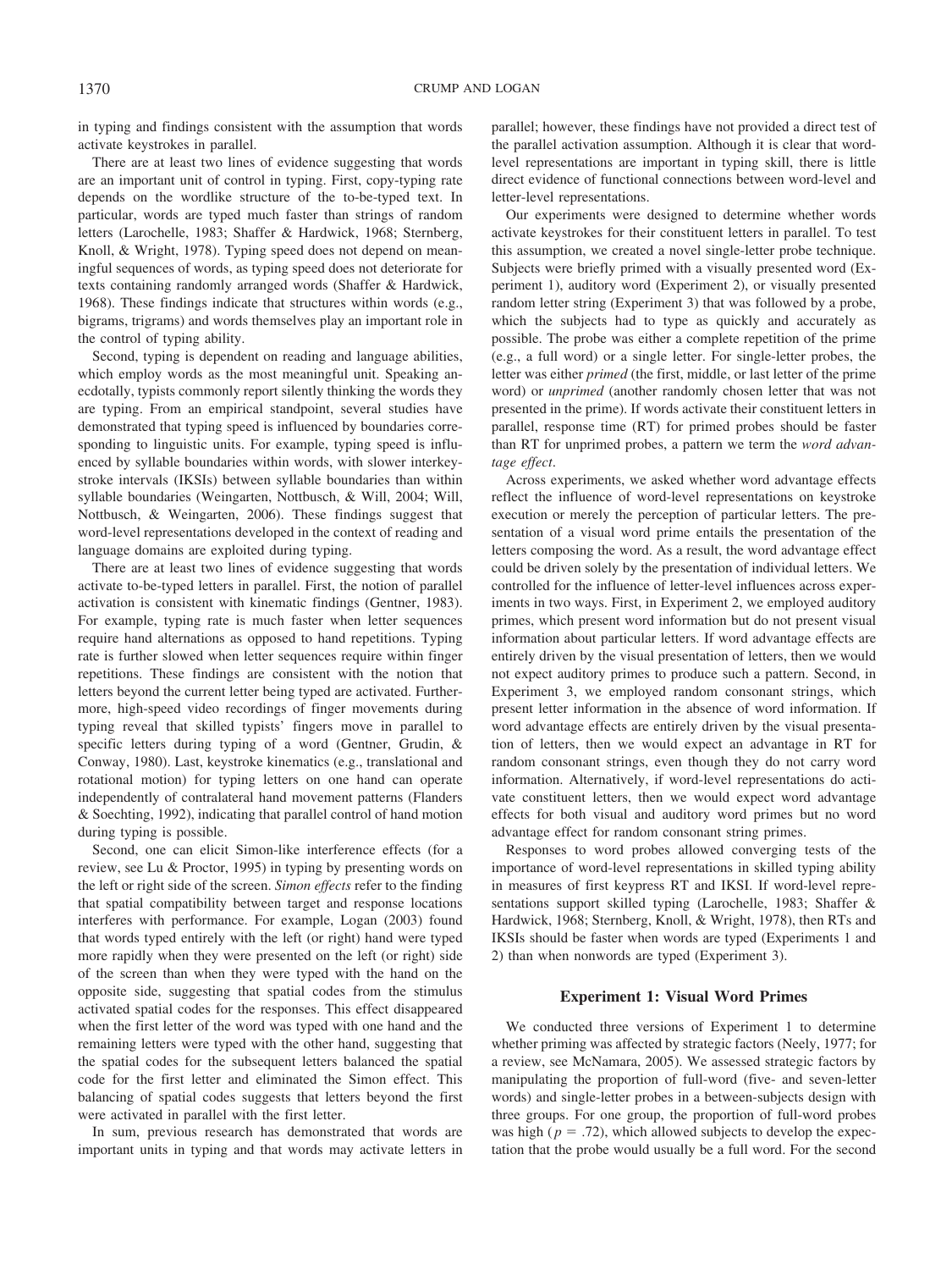group, the proportion of full-word probes was low ( $p = .28$ ), which allowed subjects to develop the expectation that the probe would usually be a single letter. In both experiments, when the probe was a single letter, there was an equal likelihood that the subjects would receive a first-, middle-, last-, or other-letter probe. As a result, single-letter probes were more likely to be primed than unprimed, and subjects may have employed a strategy to optimize responding to within-word letter probes, which could explain the word advantage effects. For the last group of subjects, we equated the proportion of primed and unprimed single-letter probes. The design was a low-proportion full- probe condition ( $p = .28$ ); however, the proportion of primed single-letter probes was .36 (.12 for each first-, middle-, and last-letter condition), and the proportion of unprimed single-letter probes was .36. The latter group was termed the low-proportion full-word equal group.

If word representations activate keystrokes for constituent letters in parallel, then we expect RTs to be shorter for primed single-letter probes (e.g., first, middle, last) than unprimed singleletter probes (e.g., other letters). Failure to find a word advantage effect for primed single-letter probes would suggest that word representations do not activate constituent keystrokes for letters in the word in parallel.

#### **Method**

**Subjects.** Subjects were 48 students (16 in each proportion condition) from Vanderbilt University, recruited for the selfreported ability to type 40 words per minute (wpm) or better. Their skill was confirmed on a typing test. Typing test performance was as follows: high-proportion full-word group was 51 wpm (range: 33–78), mean full-word error rate was .08 (range: .01–.16); lowproportion full-word group was 71 wpm (range: 55–95), mean error rate was .07 (range: .02–.12); and low-proportion full-word equal group was 71 wpm (range: 36 –103), mean error rate was .08 (range: .03–.13). All subjects were compensated with course credit or were paid \$12 per 1 hr of participation. All subjects had normal or corrected-to-normal vision and spoke English as a first language.

**Apparatus and stimuli.** The experiment was conducted on a personal computer with a 15-in. (38.1-cm) super video graphics array (SVGA) monitor running in-house software controlled by MetaCard (MetaCard Corp., Boulder, CO). Typing responses were issued on a standard QWERTY keyboard.

We gathered a set of five- and seven-letter words from the University of South Florida word norms (Nelson, McEvoy, & Schreiber, 1998). We applied a filter to ensure that the first, middle, and last letter in each word was unique. There were 894 five-letter words and 668 seven-letter words. The mean word frequency (Kucera & Francis, 1967) for five-letter words was 56 per million, with a range of  $0-1,599$ . Mean word frequency for seven-letter words was 55 per million, with a range of  $0-2,096$ . Five-letter words were 66% one-syllable words, 33% two-syllable words, and 1% three-syllable words. Seven-letter words were 1% one-syllable, 73% two-syllable, 25% three-syllable, and 1% foursyllable words. The relative letter frequency was 4.2% for primed letters and 4.3% for unprimed other letters. Primed letters were 34% home-row keys and 66% non-home-row keys. Unprimed letters were 36% home-row keys and 64% non-home-row keys. Primed letters were 26% vowels and 74% consonants, and unprimed letters were 14% vowels and 86% consonants.

Procedure. We employed a variation on the discontinuous typing paradigm (Ostry, 1980; Sternberg, Monsell, Knoll, & Wright, 1978). Instead of giving subjects a single word to type on each trial, we included a prime stimulus prior to the presentation of the probe stimulus. The design involved two within-subject factors (probe type and word length) and one between subject factor (probe-type proportion). There were five probe types, involving full words or single letters. Full words were always exact repetitions of the prime. Single-letter probes involved the first, middle, or last letter of the prime word, or another randomly selected letter was chosen from the remaining letters in the alphabet.

The proportion of full-word versus single-letter probes was manipulated between subjects across three conditions. In the highproportion full-word probe condition, subjects received 72% fullword probes and 28% single-letter probes (7% for each of the first-, middle-, last-, and other-probe types). There were two lowproportion full-word probe conditions. In the low-proportion fullword group, subjects received 28% full-word probes and 72% single-letter probes (18% across each single-letter probe type). In the low-proportion full-word equal group, subjects received 28% full-word probes and 72% single-letter probes (12% for each first-, middle-, and last-letter probe, and 36% for unprimed letters). Each experiment involved 800 trials, with 400 unique five-letter word trials and 400 unique seven-letter word trials.

Subjects were seated approximately 57 cm from the computer monitor. At the beginning of each trial, a fixation cross was presented for 500 ms. The prime word was presented for 150 ms, followed by a 150-ms interstimulus interval during which the screen remained blank. The fixation cross was presented in the center of the screen. To distinguish the prime from the probe, we presented the prime in the same location as the fixation cross in the center of the screen. The probe was presented one line (15 mm) below the prime. All letters in the prime and probe were 15 mm in height, displayed in Helvetica font, and presented in uppercase format. Words were displayed in black on a white background. Subjects were instructed to quickly and accurately type out the probe word or letter and then press the space bar to move on to the next trial. The target word was removed from the screen after subjects pressed the space bar. The next trial was issued automatically 500 ms later. Subjects were given online feedback. Their typed responses were presented at the bottom of the screen in lowercase. Subjects were instructed to ignore the case of the probe and typed letters. Subjects were further instructed that the backspace key would not function, allowing us to measure keypress errors. Subjects were given a break screen every 100 trials.

At the end of the experiment, each subject was given a typing test to measure his or her average typing speed. The test involved copy-typing one of four short paragraphs (115 words in length) taken from Logan & Zbrodoff (1998). Wpm was defined as the number of five-letter strings typed per minute.

## **Results**

Mean RTs and error rates for each probe condition and word length level for each full-word probe proportion condition are displayed graphically in Figure 1. Analyses of variance (ANOVA) tables for all statistical analyses are presented in Table 1. For each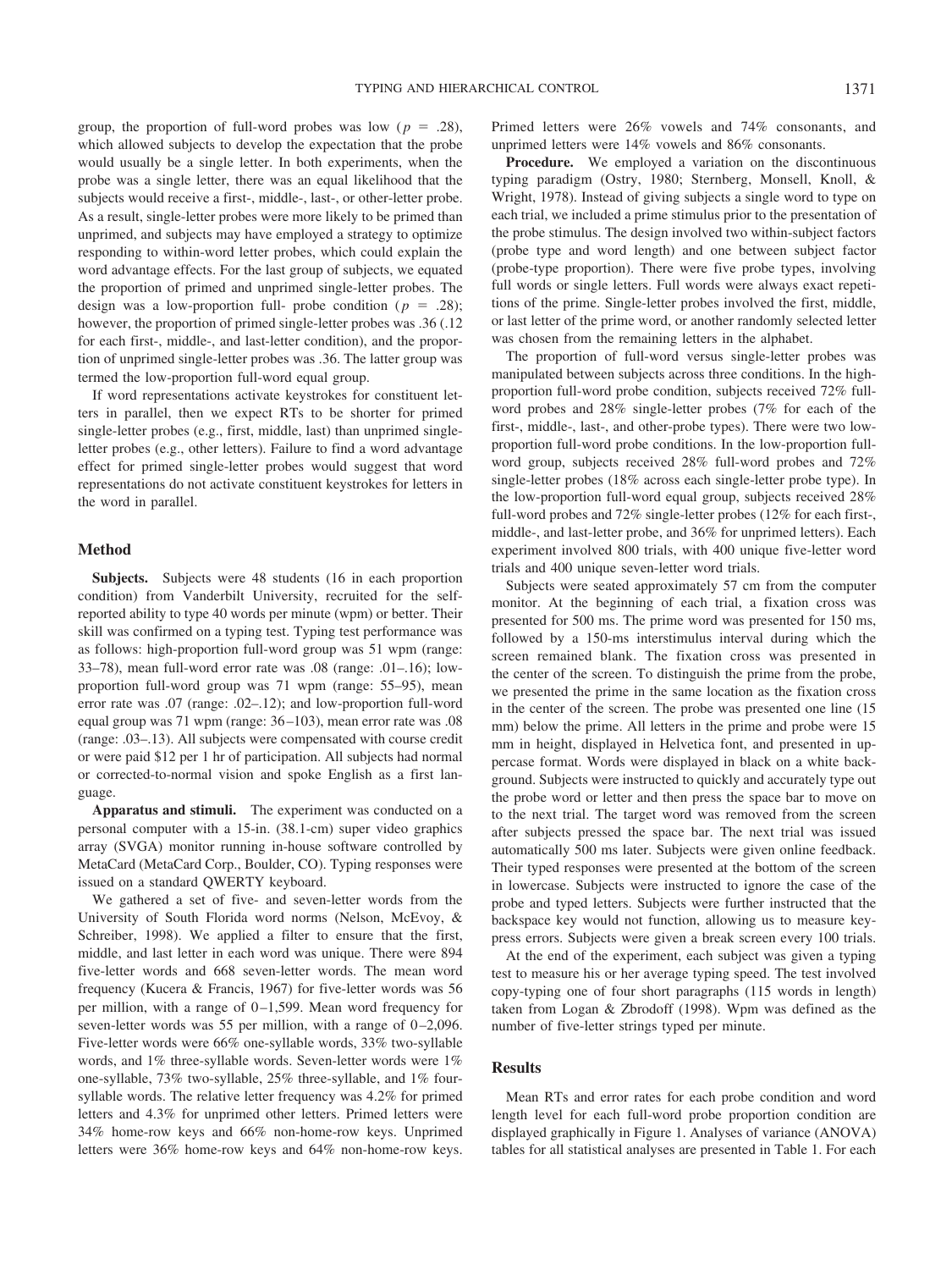

*Figure 1.* Mean reaction times (RTs) and error rate for full-word and single-letter probes for five- and seven-letter words for each proportion condition in Experiment 1: .72FW refers to the high-proportion full-word probe condition, .28FW refers to the low-proportion full-word probe condition, and .28FWe refers to the low-proportion full-word probe condition in which equal proportions of both primed and unprimed letters were used. In Experiment 1, visually presented word primes were used.

subject, RTs in each condition were submitted to an outlier analysis (Van Selst & Jolicoeur, 1994), which trimmed an average of 3% of the observations. Unless otherwise noted, an alpha criterion of .05 is adopted for all statistical tests.

The primary question was whether primed single-letter probes were typed faster than unprimed single-letter probes. When collapsed across proportion full-word probe conditions, RTs for first letters (557 ms) were significantly shorter than those for middle (657 ms) and last (651 ms) letters. RTs for middle and last letters were both significantly shorter than RTs for other letters (693 ms). There was no significant difference between RTs for middle and last letters. The pattern of the differences was the same across the probe probability conditions and word lengths; there were no significant interactions. In addition, the three-way Proportion  $\times$ Word Length  $\times$  Probe Type interaction was not significant. The faster RTs to within-word probes (first, middle, and last letters) than to other probes (not from the word) show the predicted priming effects, which suggest that all the letters in the word primes were activated in parallel.

Although the proportion manipulation did not influence the pattern of single-letter priming effects, it did influence overall RT for the single-letter probes. To examine this finding, we focused on unprimed letter probes. RTs to type other-letter probes were longer in the high-proportion full-word condition (764 ms) than in the low-proportion full-word condition (648 ms),  $F(1, 135) = 145.30$ ,  $MSE = 1471.35$ ; and low-proportion full-word equal condition  $(667 \text{ ms})$ ,  $F(1, 135) = 102.65$ ,  $MSE = 1471.35$ . There was no significant difference between RTs to unprimed letter probes in the low-proportion full-word conditions. Faster RTs in the lowproportion full-word conditions suggest that strategic factors, specifically the general expectation to receive a single-letter probe, influenced the overall speed of responding to single-letter probes.

We performed one additional ANOVA on the RTs for single letters to address potential confounds in the distribution of primed and unprimed letters. In particular, some primed letters (i, j, q, u, v, w, & z) did not occur in each of the first, middle, and last positions for each subject. As a result, mean RTs for first, middle, and last letters were less likely to contain responses for these letters than the mean RTs for unprimed letters, which included all letters with equal frequency. Given that this letter set contains several low-frequency letters and performance in typing these letters may be slower than normal, it is possible that the RT for unprimed letters was slowed because of a higher proportion of RTs from this letter set. To investigate this potential confound, we repeated the previous analysis and excluded all RTs for each condition that involved responses to the previously mentioned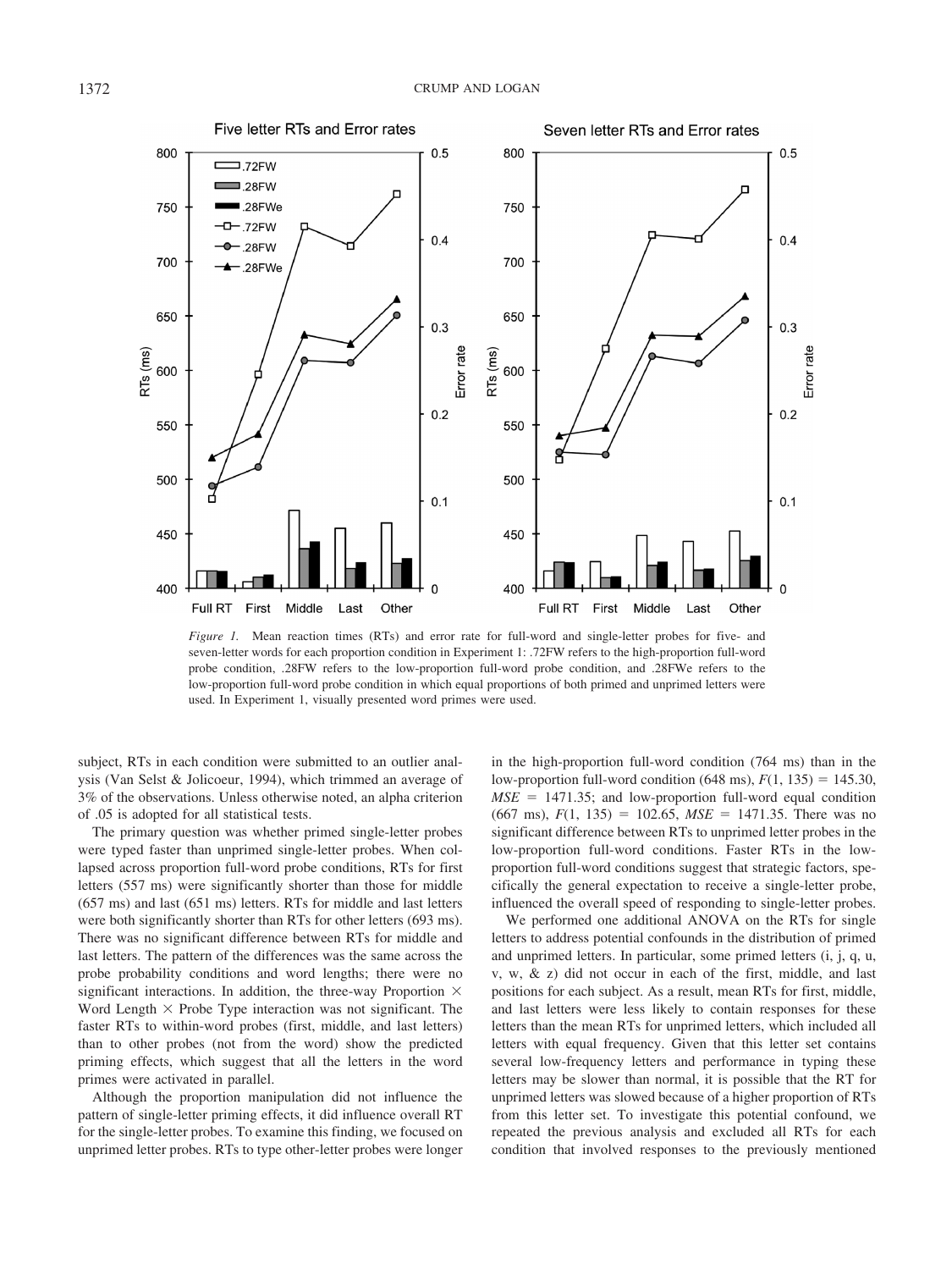| Table 1                                                                                         |  |  |
|-------------------------------------------------------------------------------------------------|--|--|
| Experiment 1 Analysis of Variance Tables for Single-Letter Probe Reaction Times and Error Rates |  |  |

| Source                    | F      | dfs            | <b>MSE</b> | $\boldsymbol{p}$ | $\eta_p^2$ |
|---------------------------|--------|----------------|------------|------------------|------------|
|                           |        | Reaction times |            |                  |            |
| Proportion (P)            | 4.47   | 2, 45          | 94540.49   | $.02*$           | .17        |
| Length $(L)$              | 3.25   | 1, 45          | 545.92     | .08              | .07        |
| $P \times L$              | 0.25   | 2, 45          | 545.92     | .78              | .01        |
| Probe                     | 221.84 | 3, 135         | 1471.35    | $.0001*$         | .83        |
| Linear contrasts          |        |                |            |                  |            |
| First vs. middle          | 331.42 | 1, 135         | 1471.35    | $.0001*$         | .71        |
| First vs. last            | 289.28 | 1, 135         | 1471.35    | $.0001*$         | .68        |
| Middle vs. other          | 41.77  | 1, 135         | 1471.35    | $.0001*$         | .24        |
| Last vs. other            | 58.67  | 1, 135         | 1471.35    | $.0001*$         | .30        |
| Middle vs. last           | 1.43   | 1, 135         | 1471.35    | .28              | .01        |
| $P \times$ Probe          | 1.45   | 6, 135         | 1471.35    | .20              | .06        |
| $L \times$ Probe          | 2.31   | 3, 135         | 456.80     | .08              | .05        |
| $P \times L \times$ Probe | 0.83   | 6, 135         | 456.80     | .55              | .04        |
|                           |        | Errors         |            |                  |            |
| Proportion (P)            | 6.22   | 2, 45          | 0.007      | $.0001*$         | .22        |
| Length $(L)$              | 4.28   | 1, 45          | 0.001      | $.04*$           | .09        |
| $P \times L$              | 0.51   | 2, 45          | 0.001      | .61              | .02        |
| Probe                     | 16.73  | 3, 135         | 0.001      | $.00*$           | .27        |
| $P \times$ Probe          | 2.35   | 6, 135         | 0.001      | $.03*$           | .09        |
| $L \times$ Probe          | 4.09   | 3, 135         | 0.001      | $.01*$           | .08        |
| $P \times L \times$ Probe | 0.98   | 6, 135         | 0.001      | .44              | .04        |

 $p < .05$ .

letter set. More precisely, we only included letters that did occur in each of the first, middle, and last positions for each subject. The pattern and significance of the first-, middle-, and last-letter advantage effects remained the same. First letter RTs (553 ms) were faster than RTs for middle (647 ms),  $F(1, 135) = 318.28$ ,  $MSE =$ 659.65,  $\eta_p^2 = .70$ , and last letters (650 ms),  $F(1, 135) = 342.89$ ,  $MSE = 659.65$ . RTs for middle and last letters were not significantly different from one another  $(F < 1)$ . RTs for middle,  $F(1)$ ,  $35) = 19.57$ ,  $MSE = 659.65$ , and last letters,  $F(1, 135) = 14.03$ ,  $MSE = 659.65$ , were both significantly faster than RTs for other letters (670 ms).

Error rates for single-letter probes were submitted to a 3 (fullword probe proportion: high, low, and low equal full)  $\times$  2 (word length: five vs. seven) mixed design ANOVA, reported in Table 1. There were no significant differences in error rates across proportion conditions or as a function of probe word length. These findings indicate that the RT differences for single-letter probes were not driven by speed–accuracy trade-offs.

We analyzed full-word typing performance in terms of RT, IKSI, and error rate. The first-key-press RT refers to the amount of time elapsed between the onset of the probe and keystroke to the first letter, the IKSI, referring to the slope of a linear function relating the time at which each keystroke occurred to the position of the keystroke in the word, and the error rate was defined conservatively to include any cases in which the entire word was typed incorrectly.

We compared performance on full-word probes across proportion conditions. Statistical analyses for full-word probes for all experiments are reported in Table 2. Planned comparisons revealed no significant differences between first-key-press RTs in the highproportion full-word probe (500 ms), low-proportion full-word probe (509 ms), and low-proportion full-word equal (530 ms) groups. Similarly, there were no significant differences in IKSIs in the high (157 ms), low (151 ms), and low equal (151 ms) full-word probe-proportion groups (see Figure 2). These findings suggest that full-word typing performance was strategy invariant and imply that word typing processes were highly automatized (LaBerge & Samuels, 1974).

## **Discussion**

In Experiment 1, we found RT advantages for first-, middle-, and last-letter probes relative to other-letter probes, which suggest that word primes activate keystrokes for all letters in the word in parallel. The pattern did not vary as a function of word length or probe probability.

Full-word probe probability did slow single-letter typing. Overall, single-letter RTs were faster when single-letter probes were more likely (low- vs. high-proportion full-word probe). These findings are consistent with the notion that single-letter performance depends on expectations about the likelihood of receiving a single-letter probe, with faster RTs in the low- than in the highproportion full-word probe conditions. Full-word probe probability did not influence full-word probe-typing performance, suggesting that processes mediating full-word typing are automatized (LaBerge & Samuels, 1974). Finally, results from the lowproportion full-word equal group demonstrated that word advantage effects did not depend on the proportion of primed and unprimed single-letter probes.

## **Experiment 2: Auditory Primes**

The word advantage effects reported in Experiment 1 are reminiscent of the word superiority effect (Reicher, 1969), in which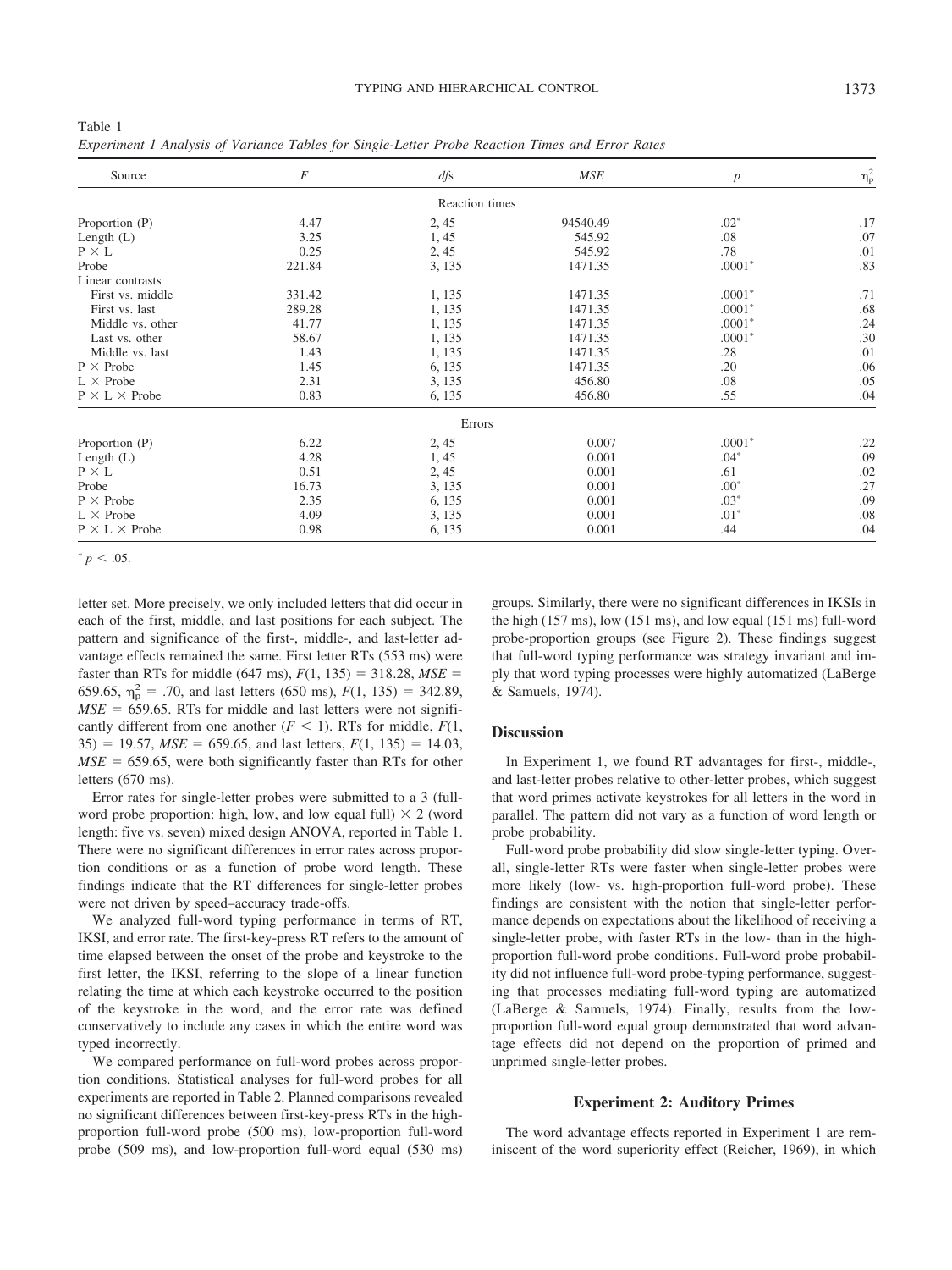| Between-Subjects Analysis of Variance Table for Full-Word Reaction Times and Interkeystroke Intervals Across Experiments 1–5 |        |                          |            |                  |            |
|------------------------------------------------------------------------------------------------------------------------------|--------|--------------------------|------------|------------------|------------|
| Source                                                                                                                       | F      | dfs                      | <b>MSE</b> | $\boldsymbol{p}$ | $\eta_p^2$ |
|                                                                                                                              |        | Reaction times           |            |                  |            |
| Experiment (E)                                                                                                               | 14.04  | 5,90                     | 95,877.40  | $.0001*$         | .44        |
| Linear contrasts                                                                                                             |        |                          |            |                  |            |
| $E1$ vs. $E2$                                                                                                                | 2.08   | 1,90                     | 95,877.40  | .150             | .02        |
| E1 & E2 vs. E3                                                                                                               | 67.97  | 1,90                     | 95,877.40  | $.0001*$         | .43        |
| Length $(L)$                                                                                                                 | 39.27  | 1,90                     | 803.64     | $.0001*$         | .30        |
| $E \times L$                                                                                                                 | 2.06   | 5,90                     | 803.64     | .080             | .10        |
|                                                                                                                              |        | Interkeystroke intervals |            |                  |            |
| E                                                                                                                            | 46.73  | 5,90                     | 15,290.00  | $.0001*$         | .72        |
| Linear contrasts                                                                                                             |        |                          |            |                  |            |
| $E1$ vs. $E2$                                                                                                                | 0.00   | 1,90                     | 15,290.00  | .950             | .00        |
| E1 & E2 vs. E3                                                                                                               | 229.81 | 1,90                     | 15,290.00  | $.0001*$         | .72        |
| L                                                                                                                            | 103.40 | 1,90                     | 366.16     | $.0001*$         | .53        |
| $E \times L$                                                                                                                 | 10.31  | 5,90                     | 366.16     | $.0001*$         | .36        |
|                                                                                                                              |        |                          |            |                  |            |

Errors

*Between-Subjects Analysis of Variance Table for Full-Word Reaction Times and Interkeystroke Intervals Across Experiments 1–3*

E 1.59 5, 90 0.00 1.170 0.8 L  $0.34$   $1, 90$   $0.00$   $.560$   $.00$  $E \times L$  $\times$  L 0.71 5, 90 0.00 .620 .04

*Note*. E1 = Experiment 1; E2 = Experiment 2; E3 = Experiment 3.

letter perception is facilitated for letters appearing within words rather than nonwords. Because visual word primes were used in Experiment 1, it is possible that the word advantage effects were driven by the visual presentation of the letters contained in the prime. In Experiment 2, we addressed the possibility that word advantage effects have a perceptual, rather than motor, locus. To remove the confound, we presented spoken auditory word primes, which lacked the direct presentation of letter information. In this condition, we posited that word advantage effects would not reflect a perceptual benefit for encoding particular letters but would instead reflect a benefit conveyed from processing word information onto the typing procedures employed to execute particular keystrokes.





*Figure 2.* Mean reaction times (RTs) and error rate for full-word and single-letter probes for five- and seven-letter words in Experiment 2. Auditory word primes were used in this experiment.

## **Method**

**Subjects.** Subjects were 16 students from Vanderbilt University. All subjects were compensated with course credit or were paid \$12 per 1 hr of participation. All subjects had normal or corrected-to-normal vision and spoke English as a first language. The mean typing speed for subjects was 67 wpm (range: 32–108 wpm); mean error rate was  $.09$  (range:  $0-0.21$ ).

**Apparatus and stimuli.** We conducted Experiment 2 using the same apparatus as employed in Experiment 1, and the stimuli were selected from the same word list. We synthesized auditory versions of each word using the Apple Macintosh voice synthesizer (Alex voice; Apple Corp., Cupertino, CA). Auditory primes were presented at a comfortable volume level with Sennheiser eH 150 headphones (Sennheiser Electronics Corp., Old Lyme, CT). Mean length for five-letter words was 544 ms (56 ms *SD*) and 640 ms (66 ms *SD*) for seven-letter words.

**Procedure.** In Experiment 2, we followed the logic of lowproportion full-word probe equal condition in Experiment 1 in which other-letter probes were as frequent as within-word single letter probes. At the beginning of each trial, a fixation cross appeared, followed by the presentation of the auditory prime. The probe was presented visually 150 ms after the offset of the auditory prime. All other aspects of the procedure were held constant.

## **Results**

For each subject, RTs in each condition were submitted to an outlier analysis (Van Selst & Jolicoeur, 1994), which trimmed 2% of the observations. Mean RTs and error rates collapsed across subjects in each probe proportion condition are depicted graphically in Figure 3. ANOVA tables for the analysis of RTs for single-letter probes are presented in Table 3. Statistical analyses for full-word probes are presented in Table 2.

Table 2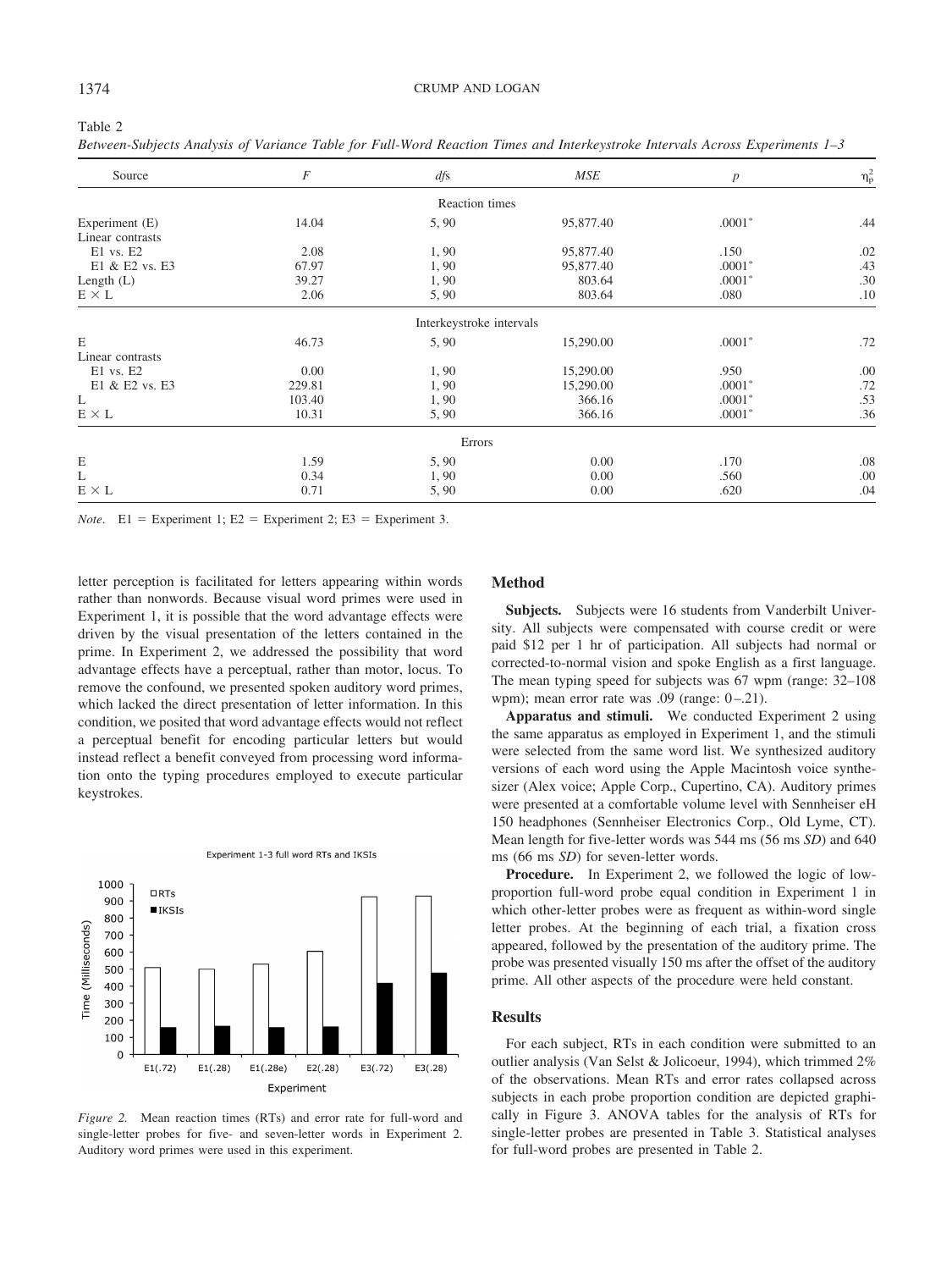

*Figure 3.* Mean reaction times (RTs) and error rate for full-string and single-letter probes for five- and seven-letter strings for high-proportion full-string probes ( $p = .72$ ) and low-proportion full-string probes ( $p =$ 28) in Experiment 3. Random constant string primes were used in this experiment.

As with Experiment 1, first-letter probes (585 ms) were typed significantly faster than middle-letter probes (661 ms), which were not different from last-letter probes (657 ms). First-, middle-, and last-letter probes were all typed significantly faster than otherletter probes (702 ms). These findings replicate the basic pattern of word advantage effects described in Experiment 1. For comparison purposes, we conducted a 2 (Experiment 1: low-proportion fullword equal vs. Experiment 2)  $\times$  2 (word length: five vs. seven)  $\times$ 4 (probe type: first, middle, last, other) mixed design ANOVA, reported in Table 3. The between-subject experiment factor was not significant and did not interact with the word length or probe type factors.

Table 3 *Experiment 2 Analysis of Variance Tables for Single-Letter Probe Reaction Times and Error Rates*

| Source                    | F      | dfs            | <b>MSE</b>                                                       | $\boldsymbol{p}$ | $\eta_{\rm p}^2$ |
|---------------------------|--------|----------------|------------------------------------------------------------------|------------------|------------------|
|                           |        | Reaction times |                                                                  |                  |                  |
| Length $(L)$              | 0.34   | 1, 15          | 425.93                                                           | .57              | .02              |
| Probe                     | 69.37  | 3,45           | 1084.54                                                          | $.0001*$         | .82              |
| Linear contrasts          |        |                |                                                                  |                  |                  |
| First vs. middle          | 84.9   | 1, 45          | 294.57                                                           | $.0001*$         | .65              |
| First vs. last            | 75.23  | 1, 45          | 294.57                                                           | $.0001*$         | .63              |
| Middle vs. other          | 24.61  | 1, 45          | 294.57                                                           | $.0001*$         | .35              |
| Last vs. other            | 30.27  | 1, 45          | 294.57                                                           | $.0001*$         | .40              |
| Middle vs. last           | 0.29   | 1, 45          | 294.57                                                           | .60              |                  |
| $L \times$ Probe          | 0.65   | 3,45           | 294.57                                                           | .59              | .04              |
|                           |        | Errors         |                                                                  |                  |                  |
| Length                    | 0.30   | 1, 15          | 0.000                                                            | .60              | .02              |
| Probe                     | 1.04   | 3,45           | 0.000                                                            | .39              | .06              |
| Length $\times$ Probe     | 0.66   | 3,45           | 0.000                                                            | .58              | .04              |
|                           |        |                | Between-subjects ANOVA for reaction times in Experiments 1 and 2 |                  |                  |
| Experiment (E)            | 0.60   | 1,30           | 117338.79                                                        | .44              | .02              |
| Length $(L)$              | 1.48   | 1,30           | 373.11                                                           | .23              | .05              |
| $E \times L$              | 0.11   | 1,30           | 373.11                                                           | .74              | .00              |
| Probe                     | 139.94 | 3, 90          | 1151.93                                                          | $.0001*$         | .82              |
| $E \times$ Probe          | 0.48   | 3, 90          | 1151.93                                                          | .70              | .02              |
| $L \times$ Probe          | 0.45   | 3, 90          | 362.80                                                           | .72              | .01              |
| $E \times L \times$ Probe | 0.31   | 3, 90          | 362.80                                                           | .81              | .01              |

*Note.* ANOVA  $=$  analysis of variance.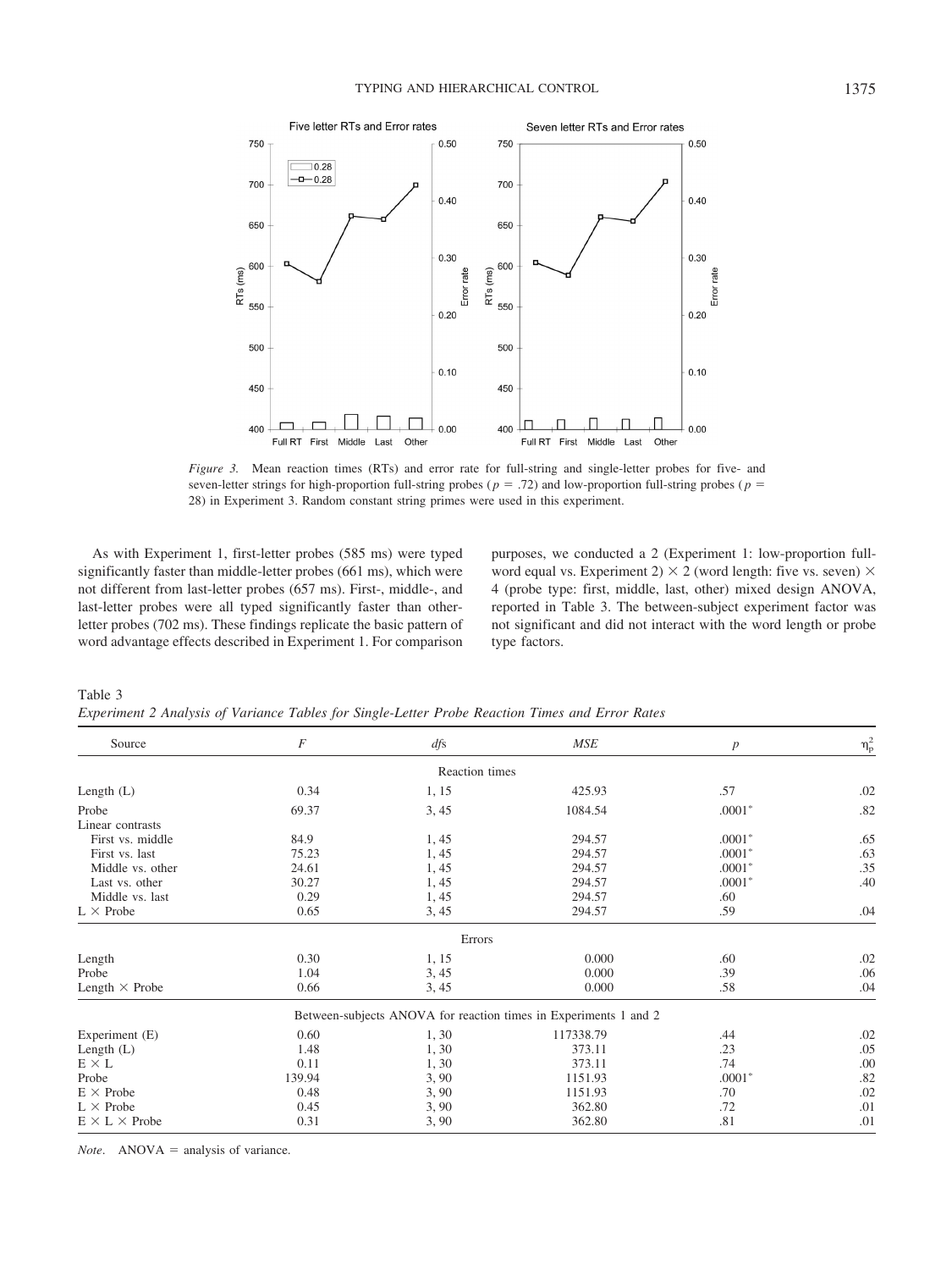Error rates were submitted to a 2 (word length: five vs. seven)  $\times$ 4 (probe type: first, middle, last, and other) repeated measures ANOVA with probe type as the sole factor. The main effect of length, probe, and the Length  $\times$  Probe interaction were not significant, again indicating that the pattern of RTs was not a result of a speed–accuracy tradeoff.

For full-word probes, mean RT was 603 ms for five-letter words and 605 ms for seven-letter words. Mean IKSI was 153 ms for five-letter words and 169 ms for seven-letter words. These values were similar to the values for visual probes in Experiment 1.

# **Discussion**

In Experiment 2, we found significant word advantage effects for first, middle, and last letters using auditory word primes. These findings suggest that the word advantage effects reported in Experiments 1 and 2 were not driven solely by the visual presentation of letters in the word prime. Instead, we argue that the presentation of word information in the prime causes parallel activation of the motor processes responsible for typing particular letters contained within the word.

## **Experiment 3: Random Letter Strings**

Experiments 1 and 2 suggest that word-level representations cause parallel activation of keystroke execution processes for each letter in the primed word. Experiment 2 was devised to address the concern that word advantage effects were driven by the visual presentations of letters in the word prime. In Experiment 3, we took a different tack in order to remove the confound between word and letter levels of the prime. Rather than presenting words as primes, we visually presented random strings of consonants. This manipulation removed the word status of the primes but maintained the presentation of individual letters.

If the word advantage effect depends on word-level representations, then we would expect little or no facilitation for single-letter probes that were primed by random letter strings. On the other hand, if the pattern of facilitation depends on letter-level representations, then we would expect a similar pattern of facilitation for first, middle, and last letters that were primed by random letter strings.

Experiment 3 was designed in the same fashion as Experiment 1. The only difference was that random strings of consonants were employed in place of word primes. Following Experiment 1, Experiment 3 involved a similar between-subjects full-word string proportion manipulation. The high-proportion full-word-string condition included .72 random-letter-string probes and .28 singleletter probes; and the low-proportion full-word-string condition included .28 random-letter-string probes and .72 single-letter probes.

#### **Method**

**Subjects.** Subjects were 32 students from Vanderbilt University (16 subjects were assigned to each of the proportion conditions). All subjects were compensated with course credit or were paid \$12 per 1 hr of participation. All subjects had normal or corrected-to-normal vision and spoke English as a first language. The mean typing speed for subjects in the high-proportion fullstring condition was 59 wpm (range: 26 – 85 wpm); mean error rate was .09. Mean typing speed for subjects in the low-proportion full-string condition was 68 wpm (range:  $44-96$  wpm); mean error rate was .08 (range: .04 –.14).

**Apparatus and stimuli.** We conducted Experiment 3 using the same apparatus as employed in Experiment 1. The stimuli in Experiment 3 were changed from words to visually presented random letter strings. All of the random letter strings were made up of consonants and were constructed such that no letter was repeated across a given string and that each letter appeared in each position with approximately equal frequency. Other letter probes were always consonants. The average relative letter frequency for both primed and unprimed letters was 3.8%. For each subject, 400 five-letter strings and 400 seven-letter strings were created.

**Procedure.** In Experiment 3, we used the same procedures as Experiment 1. The only difference was that the between-subject manipulation of full-word probe proportion was restricted to two conditions rather than the three employed in Experiment 1. In the high-proportion full-string probe condition, subjects received 72% full-string probes and 28% single-letter probes (7% for each of the first-, middle-, last-, and other-probe types). In the low-proportion full-string probe condition, subjects received 28% full-string probes and 72% single-letter probes (18% for each of the first-, middle-, last-, and other-letter probe types). All other aspects of the design and procedure were held constant.

# **Results**

Mean RTs and error rates by probe condition, word length, and proportion condition are displayed graphically in Figure 4. For each subject, single-letter probe RTs in each condition were submitted to an outlier analysis (Van Selst & Jolicoeur, 1994), which trimmed 3% of the observations. Probe RTs and error rates were submitted to 2 (proportion full string: low vs. high)  $\times$  2 (word length: five vs. seven)  $\times$  4 (probe type: first, middle, last, other) mixed design repeated measures ANOVAs. Summary tables for the ANOVAs are presented in Table 4.

The most important question was whether primed single-letter probes were typed faster than unprimed single-letter probes. When collapsed across the proportion conditions, RTs for first-letter probes (655 ms) were shorter than those for middle- (715 ms), last- (725 ms), and other-letter probes (720 ms). RTs for middle- and last-letter probes were not significantly shorter than those for other-letter probes. The probe factor did not interact with the proportion manipulation but did interact with string length. For seven-letter strings, RTs for last-letter probes (731 ms) were significantly longer than those for both middle- (707 ms) and otherletter (716 ms) probes. This pattern was not observed for five-letter strings. No other higher order interactions were significant. To summarize, the random consonant string conveyed an advantage for typing the first letter in the prime string but did not convey an advantage for typing the middle or last letter in the prime string.

The proportion manipulation did not influence the pattern of first-letter advantage effects; however, Figure 4 demonstrates that the proportion manipulation again influenced typing performance for the single-letter probes. To examine this finding, we focused on other-letter probes. RTs to type other-letter probes were slower in high- (769 ms) than in low- (671 ms) proportion full-string conditions,  $t(120) = 2.71$ . As with Experiment 1, we interpret this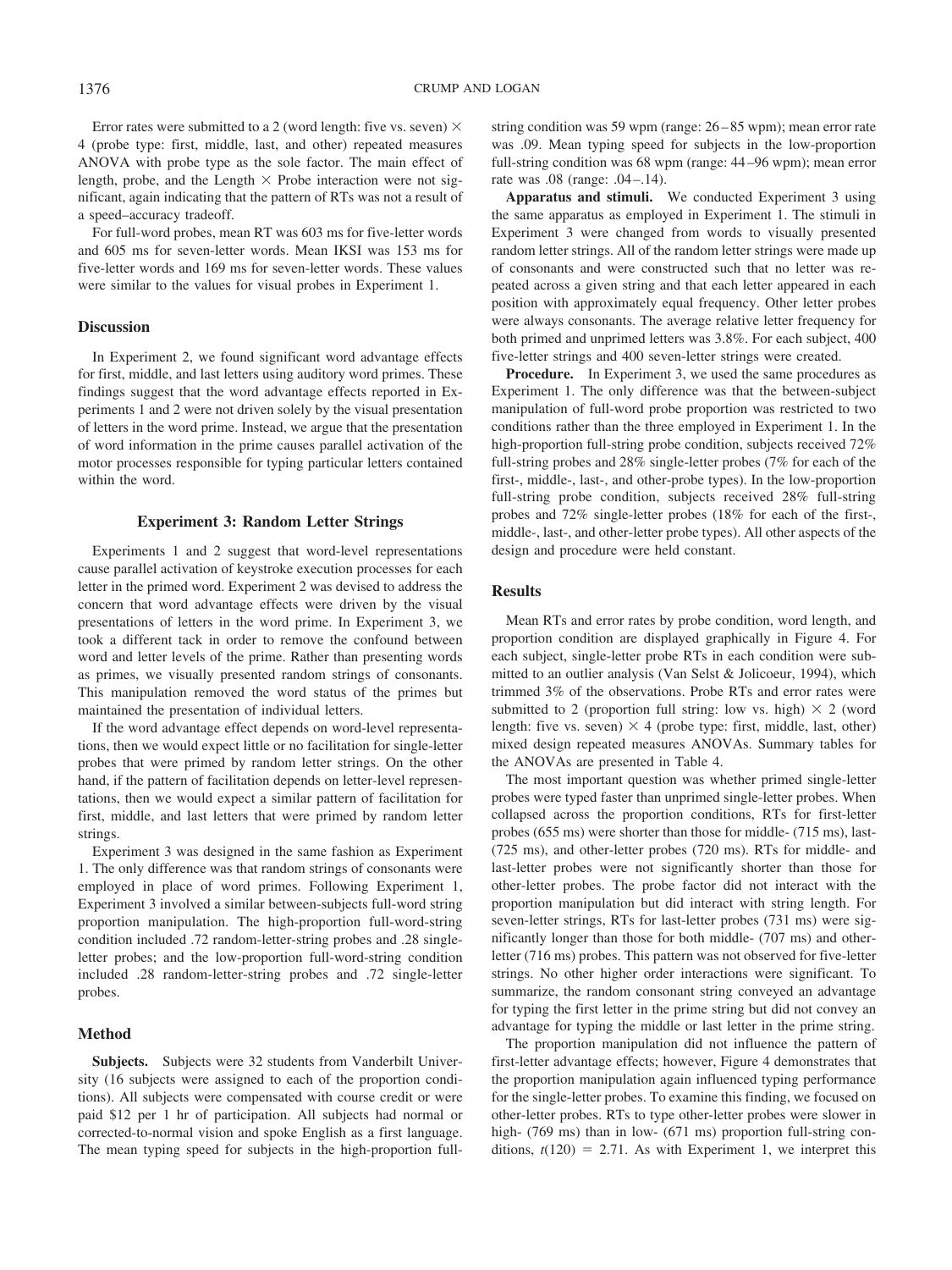

*Figure 4.* Mean reaction times (RTs) and interkeystroke intervals (IKSIs) for full-word and string probes, collapsed across word length, for all proportions of full-word probe conditions in Experiments (E) 1, 2, and 3: .72 refers to the high-proportion full-word probe conditions, .28 refers to the low-proportion full-word probe conditions, and .28e refers to low-proportion full-word probe condition where the probability of received a primed or other letter probe was equal (e).

finding as evidence that expectations for receiving a single-letter probe can influence RTs to single-letter probes.

Error rates were submitted to a 2 (proportion full string: low vs. high)  $\times$  2 (word length: five vs. seven)  $\times$  4 (probe type: first, middle, last, other) mixed-design repeated measures ANOVA, reported in Table 4. There were no significant effects, indicating that the observed RT differences were not driven by a speed– accuracy tradeoff.

We submitted RTs and IKSIs for full-string probes to 2 (string length: five vs. seven)  $\times$  2 (proportion full string: high vs. low) mixed design repeated measures ANOVAs (see Table 2). Planned comparisons revealed no significant difference between first-keypress RTs in the high- (929 ms) and low- (924 ms) proportion full-string conditions. Similarly, there was no significant difference between IKSIs in the high (449 ms) and low (395 ms) full-string conditions. There was a main effect of string length for IKSIs,  $F(1, 30) = 56.99$ ,  $MSE = 731.92$ . IKSIs were faster for five- (396 ms) than for seven- (447 ms) letter strings. These findings indicate that subjects' expectations to type a full-string probe had little influence over performance on typing full strings.

We compared RTs and IKSIs for full-string probes with RTs and IKSIs for full-word probes in 2 (length: five vs. seven)  $\times$  5 (Experiment: 1: high-, low-, and low-equal proportion full-word probes; Experiment 2: low-equal proportion full-word probes; and Experiment 3: high- and low-proportion full-string probes) ANOVAs. The summary table and contrasts appear in Table 2. The mean RTs and IKSIs appear in Figure 2. RTs and IKSIs were significantly longer in Experiment 3 than in Experiments1 and 2. These results are consistent with previous work demonstrating that RTs and IKSIs are slowed as the word structure of the to-be-typed string is degraded (Larochelle, 1983; Shaffer & Hardwick, 1968; Sternberg, Knoll, & Wright, 1978).

#### **Discussion**

In Experiment 3, we preserved the visual presentation of letters but removed the word status of the prime. As a result, the word advantage effect for the middle and last letters was not observed. Instead, Experiment 3 demonstrated only first-letter advantage effects, which suggests that word advantage effects in Experiment 1 were driven by word-level representations as opposed to letterlevel representations.

All experiments produced larger advantages for first-letter probes than for middle- and last-letter probes, and this first-letter advantage did not depend on the visual or auditory format of the word prime or the word status of the prime. The inner– outer loop theory suggests that the inner loop translates information from the outer loop into keystrokes one chunk at a time. When the outer loop processes words, it passes the entire word as a single chunk to the inner loop; when the outer loop processes random letter strings, it passes each letter as a single chunk to the inner loop. We assume that random letter strings were represented as five or seven chunks in verbal short term memory and passed one chunk (one letter) at a time to the inner loop. Thus, the first letter would be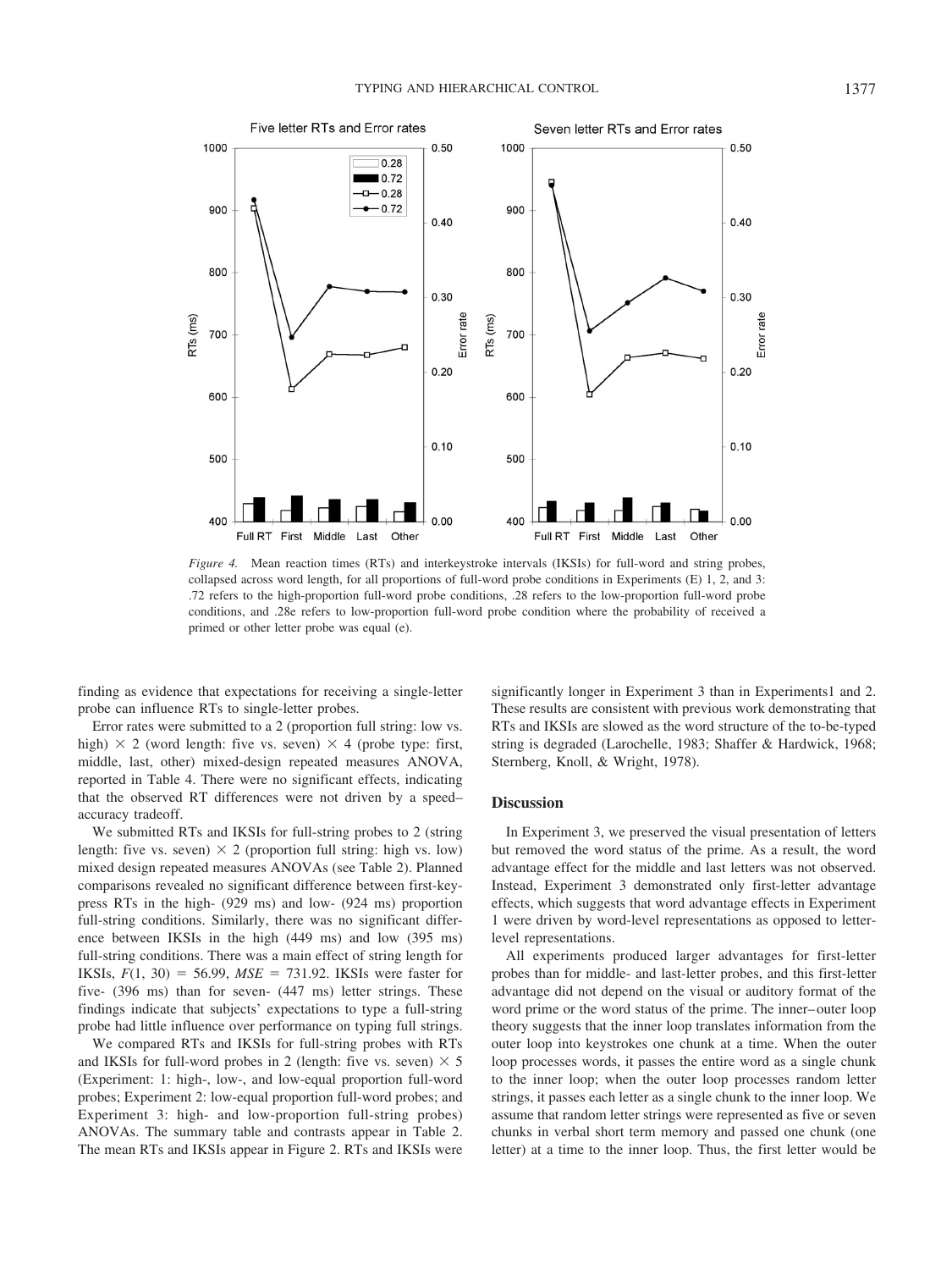#### 1378 CRUMP AND LOGAN

Table 4

*Experiment 3 Analysis of Variance Tables for Single-Letter Probe Reaction Times and Error Rates*

| Source                           | $\boldsymbol{F}$ | dfs            | <b>MSE</b> | $\boldsymbol{p}$ | $\eta_p^2$ |
|----------------------------------|------------------|----------------|------------|------------------|------------|
|                                  |                  | Reaction times |            |                  |            |
| Proportion (P)                   | 4.94             | 1,30           | 130,807.95 | $.03*$           | .14        |
| Length $(L)$                     | 0.41             | 1,30           | 1,200.94   | .52              | .01        |
| $P \times L$                     | 1.04             | 1,30           | 1,200.94   | .32              | .03        |
| Probe                            | 49.60            | 3,90           | 1,401.78   | $.0001*$         | .62        |
| $P \times$ Probe                 | 0.72             | 3,90           | 1,401.78   | .54              | .02        |
| $L \times$ Probe                 | 3.63             | 3,90           | 659.61     | $.02*$           | .11        |
| Contrasts for five-letter words  |                  |                |            |                  |            |
| First vs. middle                 | 115.80           | 1,90           | 659.61     | $.0001*$         | .56        |
| First vs. last                   | 100.81           | 1,90           | 659.61     | $.0001*$         | .53        |
| Middle vs. other                 | 0.01             | 1,90           | 659.61     | .91              | .00        |
| Last vs. other                   | 0.69             | 1,90           | 659.61     | .41              | .01        |
| Middle vs. last                  | 0.52             | 1,90           | 659.61     | .48              | .01        |
| Contrasts for seven-letter words |                  |                |            |                  |            |
| First vs. middle                 | 66.46            | 1,90           | 659.61     | $.0001*$         | .42        |
| First vs. last                   | 140.68           | 1,90           | 659.61     | $.0001*$         | .61        |
| Middle vs. other                 | 1.75             | 1,90           | 659.61     | .19              | .02        |
| Last vs. other                   | 5.69             | 1,90           | 659.61     | $.02*$           | .06        |
| Middle vs. last                  | 13.75            | 1,90           | 659.61     | $.0001*$         | .13        |
| $P \times L \times$ Probe        | 2.35             | 3, 90          | 659.61     | .08              | .07        |
|                                  |                  | Errors         |            |                  |            |
| $\, {\bf P}$                     | 3.00             | 1,30           | 0.003      | .09              | .09        |
| L                                | 0.96             | 1,30           | 0.001      | .34              | .03        |
| $P \times L$                     | 1.15             | 1,30           | 0.001      | .29              | .04        |
| Probe                            | 0.90             | 3, 90          | 0.001      | .44              | .03        |
| $P \times$ Probe                 | 0.67             | 3,90           | 0.001      | .58              | .02        |
| $L \times$ Probe                 | 0.07             | 3,90           | 0.001      | .98              | .00        |
| $P \times L \times$ Probe        | 0.45             | 3, 90          | 0.001      | .72              | .01        |

passed to the inner loop and that would activate the representation of the corresponding keystroke. No other letters would be passed until the first letter was typed, so there would be no activation in the inner loop (and thus, no priming) for letters beyond the first.

The explanation of first-letter advantage effects in Experiment 1 and 2, which employed word primes, is not as straightforward. We assume that words are passed as single chunks to the inner loop and this activates all of the letters in parallel. One possibility is that a serial ordering process weights the activation of letters to set priorities for keystroke execution (Rumelhart & Norman, 1982; also see Dell, Burger, & Svec, 1997). On this view, the serial ordering process weights the first letter more than the others, and this extra weight produces the first letter advantage effects found in Experiments 1 and 2.

Alternatively, the first-letter advantage effect for Experiment 1 and 2 could be explained by hierarchical representations within the outer loop. The outer loop may represent both word and letter information. On this view, the outer loop passes word and letter chunks to the inner loop, and the first letter receives activation from both chunks, whereas the middle and last letter only receive activation from the word chunk. The combined influence of word and letter chunks could explain the first-letter advantage effect in Experiments 1 and 2. Although from the present results, we cannot distinguish between these accounts of the first-letter advantage effect, the interpretation of the word advantage effect for middle and last letters is clear. Word primes activate middle and last letters in parallel.

## **General Discussion**

Theories of typing assume that hierarchical processing loops control typing at the level of words, letters, and motor responses (John, 1996; Logan & Crump, 2009; Rumelhart & Norman, 1982; Salthouse, 1986; Shaffer, 1976; Wu & Liu, 2008). Theories commonly assume that word-level information initiates parallel activation of constituent letters and their motor responses for keystroke execution. In previous research, letter information has been shown to automatically activate keystroke execution for particular letters (Rieger, 2004, 2007); however, the parallel activation assumption has not been tested directly (but as discussed in the introduction, see Flanders & Soechting, 1992; Gentner, 1983; Gentner et al., 1980; Logan, 2003). In the current experiments, we provided a direct test of the parallel activation assumption by developing a novel single-letter probe technique. Subjects were presented with a word or nonword prime and then probed to type the full word, a single letter contained in the probe string, or another letter not contained in the prime string.

Experiments 1–3 provided evidence that words activate their constituent letters in parallel. Experiment 1 demonstrated that a visually presented word prime facilitates typing responses for the first, middle, and last letters in the prime, relative to other letters not in the prime. Experiments 2 and 3 ruled out the possibility that the word advantage effects reflected benefits to the perceptual processing of letters displayed in the prime. In Experiment 2, we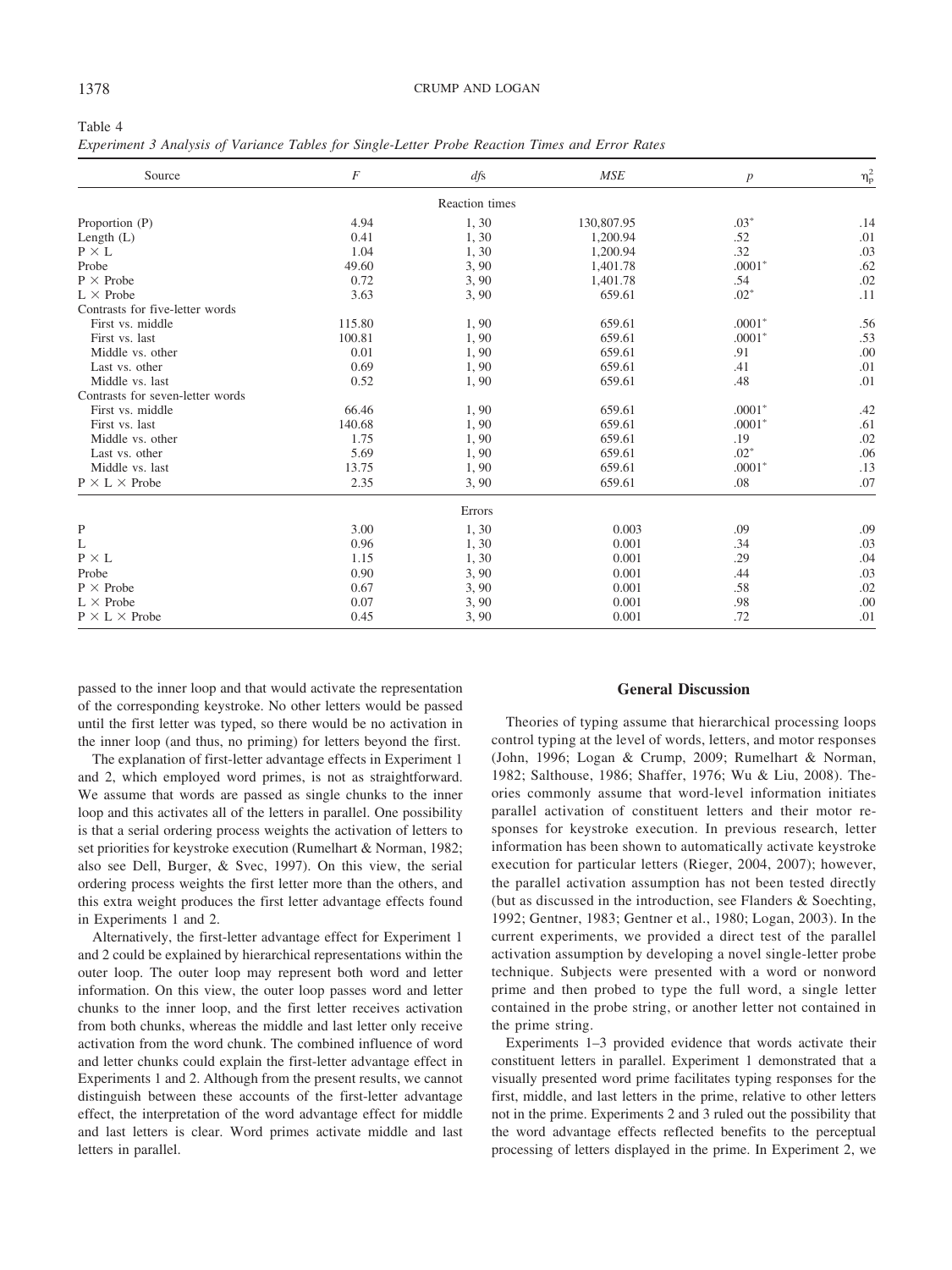employed auditory word primes, which eliminated the visual presentation of letters, and found word advantage effects for the first, middle, and last letters. In Experiment 3, we employed visual random consonant string primes, which presented letters but not words, and found a first letter advantage effect but no within-string advantage effect for the middle and last letters. Taken together, these results demonstrate that word-level representations cause parallel activation of letters and keystrokes contained in the word. All experiments demonstrated first letter advantage effects, whereby RTs were consistently shorter for first-letter probes than middle- and last-letter probes. The first letter advantage effect suggests that letter-level information also facilitates keystroke execution (also see Rieger, 2004; 2007). Last, we provided converging evidence of the importance of word units in controlling typing by finding faster RTs and IKSIs for visual and auditory words than random consonant strings (Larochelle, 1983; Shaffer & Hardwick, 1968; Sternberg, Knoll, & Wright, 1978).

We conducted the current experiments to test the parallel activation assumption that words cause the parallel activation of constituent keystrokes. The first-, middle-, and last-letter advantage effects in Experiments 1 and 2 provide direct support for the parallel activation hypothesis. An alternative serial-activation account would predict a gradient of priming across the letters in the word. If activation spreads serially across the letters in the word, we would expect a linear trend with the most activation for the first letter, less activation for the middle letter, and even less activation for the last letter. In addition, we would expect that the middle- and last-letter advantage effects would interact with word length. Because seven-letter words are longer, middle and last letters in these words should take longer to prime, and therefore, we would expect smaller middle- and last-letter advantage effects for seven-letter words than for five-letter words. The present data are not consistent with a serial activation account. Specifically, we found no differences between middle- and last-letter advantage effects and no interaction with word length. Instead, the present data are strongly consistent with the parallel activation hypothesis.

The evidence that words activate letters in parallel is consistent with other studies that provide less direct evidence for parallel processing (Flanders & Soechting, 1992; Gentner, 1983; Gentner et al., 1980; Logan, 2003). It confirms specific predictions from Rumelhart and Norman's (1982) computational model of typing and is broadly consistent with theories of typing that propose hierarchical processing (John, 1996; Salthouse, 1986; Shaffer, 1976; Wu & Liu, 2008). The evidence of parallel activation is also consistent with our inner–outer loop theory of typing (Logan & Crump, 2009) and suggests that the two loops deal with different units of information. Logan and Crump (2009) showed that the outer loop does not know which hands execute which keystrokes. The present results explain why: The outer loop is concerned with words and not with the keystrokes with which they are composed.

The consistent evidence for hierarchical processing in the control of typewriting contrasts with the ambiguous evidence for hierarchical processing in other examples of cognitive control (Botvinick & Plaut, 2004; Shallice & Cooper, 2000; Schneider & Logan, 2006, 2007). For example, Shallice and Cooper (2000) accounted for errors in a coffee-making task with a model in which hierarchically controlled schemas are assumed, whereas Botvinick and Plaut (2004) accounted for the same data with a model in which a nonhierarchical recurrent network is assumed. We suggest three reasons why the evidence for hierarchical processing may be clearer in typing.

First, typing is dependent on pre-existing language and reading skills. A survey of our subjects indicated that most of them began typing in elementary or middle school, well after their language skills had developed and after they were proficient readers. They already had the ability to think and converse in words. To acquire skill at typing, they had to learn to translate words into series of keystrokes. That is, the higher levels of the hierarchy were well established; they had to learn to translate them into novel lower level processes. By contrast, coffee making is a relatively novel task that recruits pre-existing motor skills, like reaching, grasping, tearing, and pouring. The higher levels of the hierarchy may be built upon well-established lower level skills (Shallice & Cooper, 2000), or the higher levels may be concatenations of pre-existing low-level skills (Botvinick & Plaut, 2004).

Second, speed is an important characteristic of typing skill, and hierarchical processing may be necessary to achieve the required speed. Speaking (120-200 wpm) and reading (250-350 wpm; Rayner & Clifton, 2009) are both substantially faster than skilled typing (50 –100 wpm). A fundamental problem in typing is to type as fast as one can read or think (speak to oneself); the fingers must catch up to the tongue or eye. Typists appear to solve this problem by cascading the component processes so there is substantial parallel processing. Indeed, high-speed video of skilled typing shows that movements for successive keystrokes overlap substantially in time (Gentner et al., 1980). Speed is not as important an issue in tasks like coffee making, so there may be less incentive (and pressure) to process hierarchically.

Third, typing requires the coordination of separate perceptual, cognitive, and motor systems and hierarchical processing may be a natural solution to the problem of coordinating separate systems. The cognitive system works with words while the motor system works with keystrokes, and each word requires several keystrokes ("I" and "a" are exceptions). It may be advantageous to let the motor system control the sequencing and execution of keystrokes (Lashley, 1951). By contrast, in coffee making, the mapping of cognitive units onto motor "units" may be more one to one (e.g., "Get the sugar" involves a single reach for the sugar bowl). In more cognitive tasks, higher and lower level processes may be part of the same system (e.g., memory retrieval; Schneider & Logan, 2006, 2007), so it may be less advantageous to organize the processes hierarchically.

This analysis focuses primarily on the processes required for skilled typing. The representations in typing are clearly hierarchical (sentences, words, letters, keystrokes) but so are the representations in coffee making. One point of the analysis is that hierarchical representations do not necessitate hierarchical processes. Cooper and Shallice (2000) and Botvinick and Plaut (2004) agreed that coffee making may involve hierarchical representations. They disagreed on the question of whether hierarchical representations require hierarchical processes. Understanding the conditions under which they do is an important direction for future research. We suggest that typing may be a useful model system because both representations and processes are hierarchical.